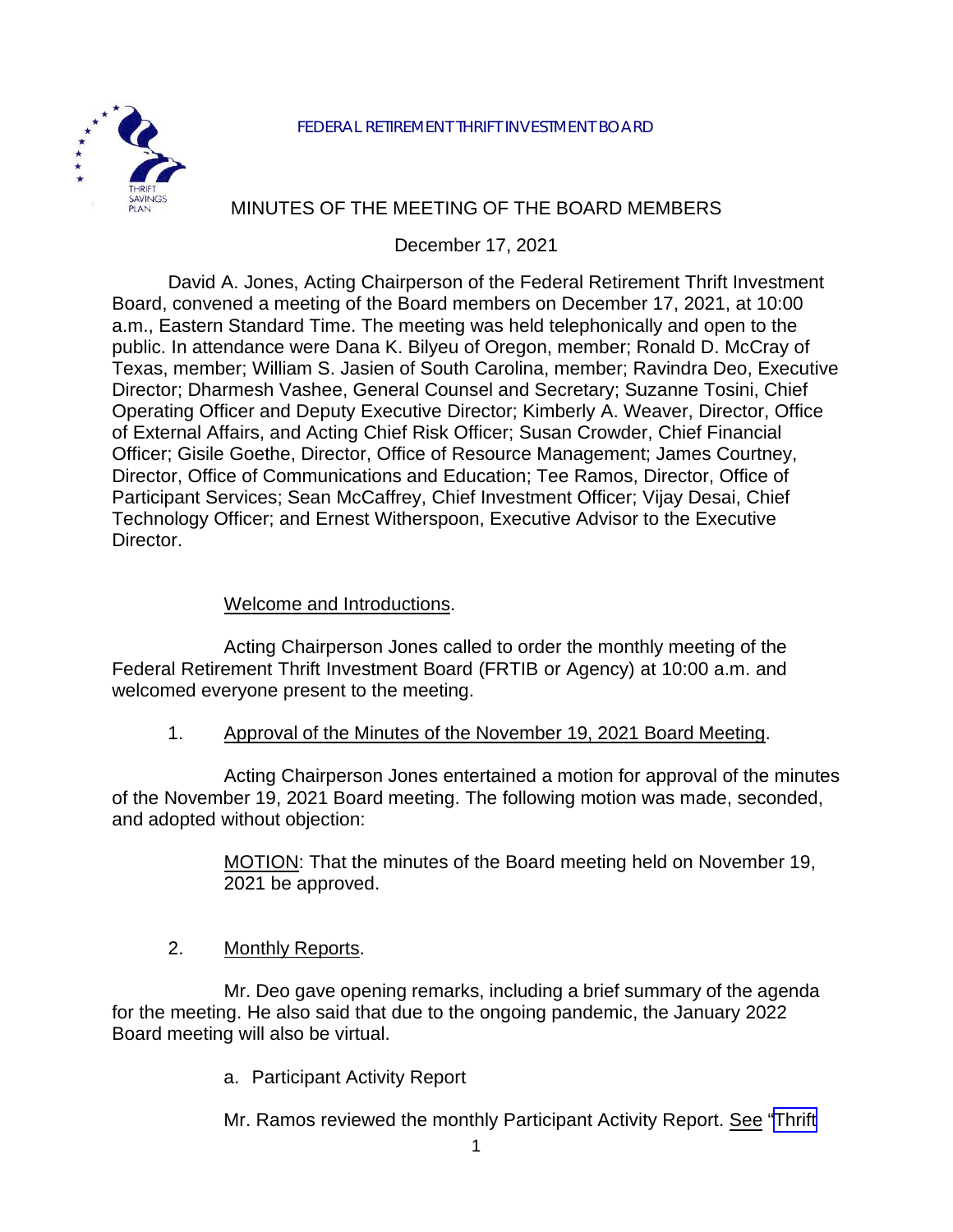[Savings Fund Statistics November 2021"](https://www.frtib.gov/pdf/minutes/2021/Dec/MM-2021Dec-Att1.pdf) (attached). Mr. Ramos highlighted that for the month of November, the participation rate for active-duty uniformed service members was at 78.2 percent, a new plan high. FERS participation remained at 94.5 percent.

Hardship withdrawals continue to trend upwards while the number of loans issued in 2021 is on track to be lower than 2020 numbers.

In response to a question from Member Jasien, Mr. Ramos explained cost of living increases and the end of the CARES Act withdrawal provisions are likely contributing to the upward trend in hardship withdrawals. Other than hardship withdrawals, other participant activity is trending as usual.

#### b. Investment Performance Report

Mr. McCaffrey reviewed the monthly investment performance report. See "November 2021 [Performance](https://www.frtib.gov/pdf/minutes/2021/Dec/MM-2021Dec-Att2.pdf) Review – G, F, C, S, I and L Funds" (attached). BlackRock's performance for the F, C, S, and I Funds was in line with the Funds' respective indices for the month. State Street Global Advisors' performance for the F, C, and S Funds was in line with the Funds' respective indices.

Mr. McCaffrey noted better than expected labor market numbers contributed to equities enthusiasm early in the month. By the end of the month, fears that a new coronavirus strain would impede economic growth sparked a sell-off. The three equity Funds closed lower, with the S and I Funds experiencing greater losses than the C Fund. The F and G Funds held gains while all the L Funds had losses.

BlackRock's year-to-date performance for the F Fund was ahead of the Fixed Income Index by 19 basis points, primarily due to securities lending. Its performance for the C Fund was in line with the Large Cap Index. For the S Fund, BlackRock's performance exceeded the Small Mid Cap Index by ten basis points, primarily due to securities lending. Its performance for the I Fund was ahead of the International Index by 24 basis points, primarily due to tax advantage.

For the current month through December 16, bonds are modestly lower and US stocks are mixed, with US Large Cap outperforming Small Mid Cap. For Fixed Income, the F Fund is down 0.18 percent while the G Fund is ahead by 0.06 percent. In Equities, the C Fund has gained 2.30 percent while the S Fund is down 3.22 percent. For International markets, the I Fund is ahead by 3.46 percent.

c. Legislative Report

Ms. Weaver reported the debt ceiling has been raised through early 2023 and the G Fund has been fully reinvested and that TSP participants had not been affected. Additionally, the National Defense Authorization bill is headed for the President's signature with no impact to the TSP. The House of Representatives is on recess until January 10 while the Senate will be out through January 3 once they work through 24 nominations of judges and ambassadors.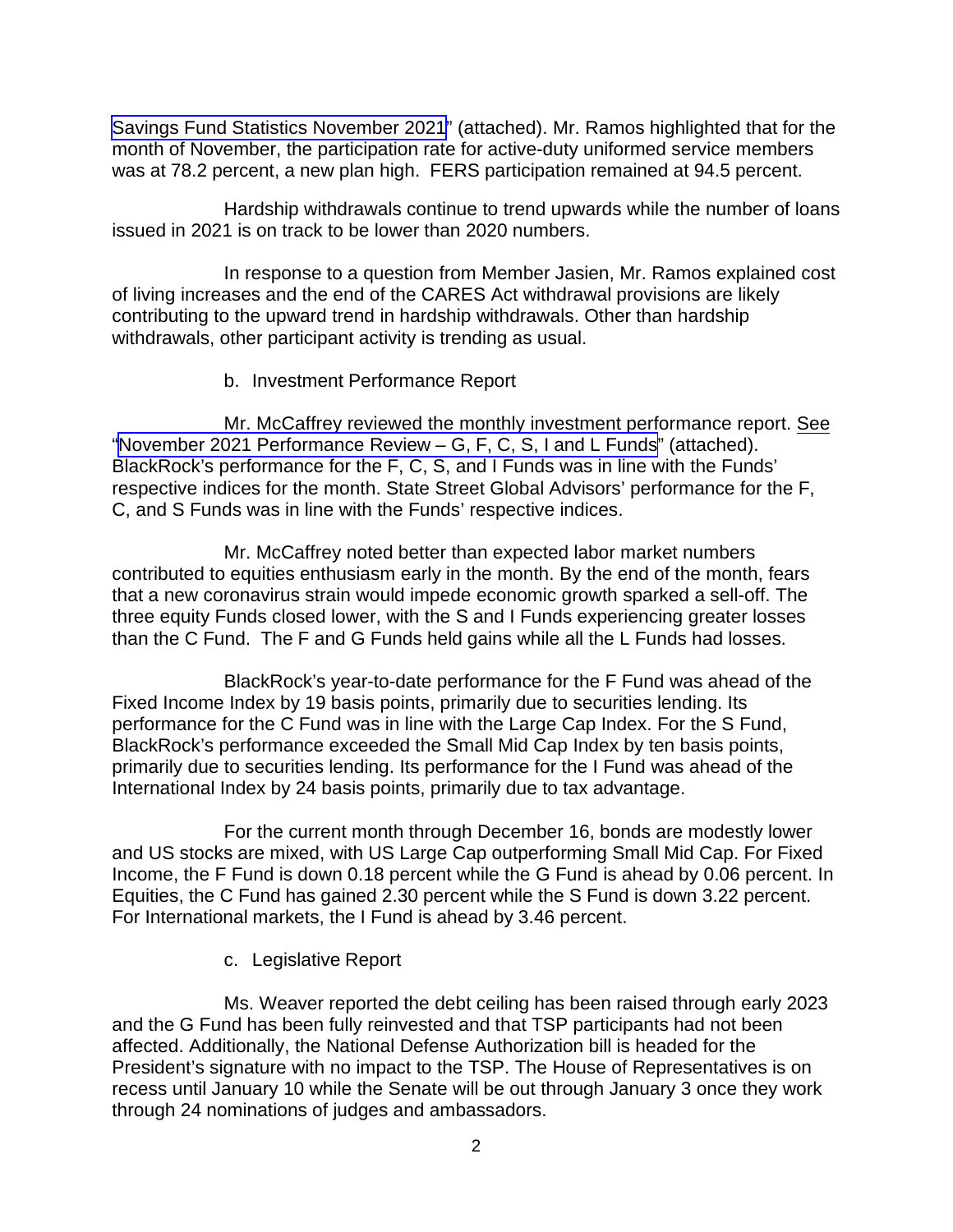In response to a question from Member Jasien, Ms. Weaver stated that Board nominees are not currently on the Senate's list and there is no update to when their hearing will occur.

## 3. Quarterly Reports

### a. Vendor Risk Management Update

Ms. Weaver, as Acting Chief Risk Officer, provided the Office of Planning and Risk (OPR) synopsis of the risk assessment of 11 key vendors that are critical to operating the TSP. See ["Quarterly Vendor Risk Assessment Q3 2021](https://www.frtib.gov/pdf/minutes/2021/Dec/MM-2021Dec-Att3.pdf)" (attached). Ms. Weaver reported that based on OPR's analysis, all vendors will be able to fulfil their contractual obligations to FRTIB.

## 4. Internal Audit Update

Ms. Barbara Holmes, Chief Audit Executive, provided the internal audit update. See "Internal [Audit Update"](https://www.frtib.gov/pdf/minutes/2021/Dec/MM-2021Dec-Att4.pdf) (attached). The 2021 Internal Audit Plan is almost complete. The final report for the insider threat audit was recently submitted and the record retention audits have begun. Originally, five audits were planned. Due to available time and resources, the Agency was able to add an additional audit.

Ms. Holmes provided a summary of the insider threat audit. The objective was to test the design of internal controls around the insider threat program. One Notification of Findings and Recommendations (NFR) was identified and remediated before issuance of the final report. The Report provided that FRTIB has adequately designed controls over the insider threat program.

Ms. Holmes provided the 2022 internal audit plan and 2023 tentative audit plan. Acting Chairperson Jones entertained a motion for approval of the audit plans. The following motion was made, seconded, and adopted without objection:

> MOTION: That the 2022 internal audit plan and 2023 tentative audit plan be approved.

Ms. Holmes provided a status for internal audit findings. Out of 108 audit findings from 2015 through 2021, 92 percent have been remediated and closed. In 2021, twelve internal audit findings were closed with five open audit findings currently in the process of being remediated.

For other audit activities, Ms. Holmes explained she is continuing to build out the scope and objectives for the 2022 Internal Audit Plan. The contract for internal audit services has been awarded with services set to start in January 2022.